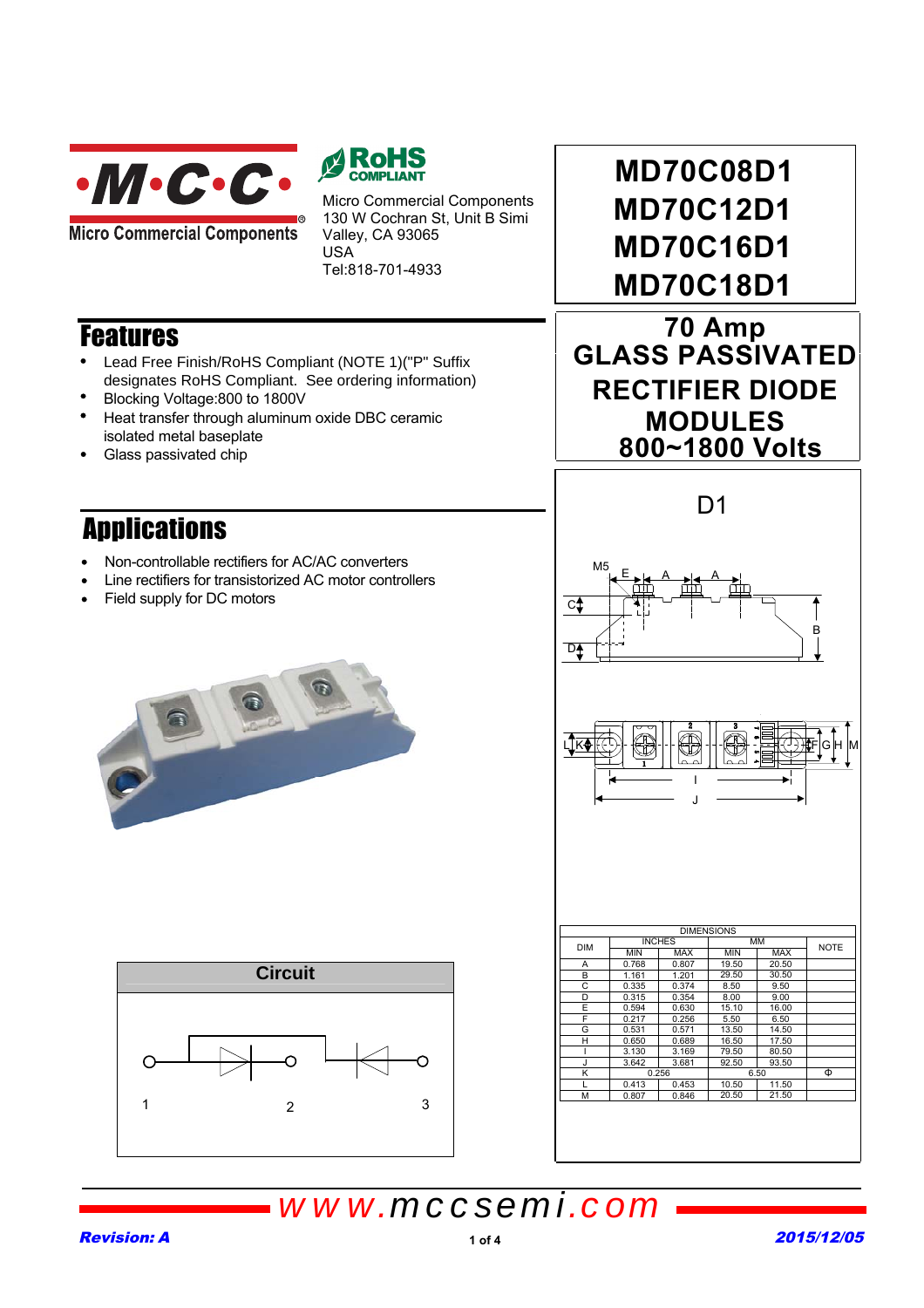

### **Module Type**

| <b>TYPE</b> | <b>VRRM</b> | Vrsm  |
|-------------|-------------|-------|
| MD70C08D1   | 800V        | 900V  |
| MD70C12D1   | 1200V       | 1300V |
| MD70C16D1   | 1600V       | 1700V |
| MD70C18D1   | 1800V       | 1900V |

### **Maximum Ratings**

| <b>Symbol</b> | <b>Conditions</b>                                | <b>Values</b> | <b>Units</b> |
|---------------|--------------------------------------------------|---------------|--------------|
| <b>IFAV</b>   | Single phase, half wave 180° conduction Tc=102°C | 70            | A            |
| <b>IFSM</b>   | t=10mS Tvj =45 $°C$                              | 1400          | A            |
| $i^2t$        | t=10mS Tvj =45 $°C$                              | 9800          | $A^2$ s      |
| Visol         | a.c.50HZ; r.m.s.; 1min                           | 3000          | V            |
| Tvj           |                                                  | $-40$ to 150  | $^{\circ}$ C |
| $T_{\rm stg}$ |                                                  | $-40$ to 125  | $^{\circ}$ C |
| Mt            | terminals(M5)<br>To                              | $3 + 15%$     | <b>Nm</b>    |
| Ms            | heatsink(M6)<br>To                               | $5 + 15%$     | Nm           |
| Weight        | Module (Approximately)                           | 100           | g            |

### **Thermal Characteristics**

| <b>Symbol</b> | <b>Conditions</b> | <b>Values</b> | <b>Units</b>  |
|---------------|-------------------|---------------|---------------|
| $Rth(j-c)$    | Per diode         | 0.51          | $\degree$ C/W |
| $Rth(c-s)$    | Module            | v.            | $\degree$ C/W |

### **Electrical Characteristics**

|        | <b>Conditions</b>               | <b>Values</b> |      |      | <b>Units</b> |
|--------|---------------------------------|---------------|------|------|--------------|
| Symbol |                                 | Min.          | Typ. | Max. |              |
| Vfm    | $T = 25^{\circ}$ F = 200A       |               | 1.20 | 1.30 |              |
| IRD    | $Tv = 150^{\circ}$ C VRD = VRRM | --            | _    |      | mA           |

# *www.mccsemi.com*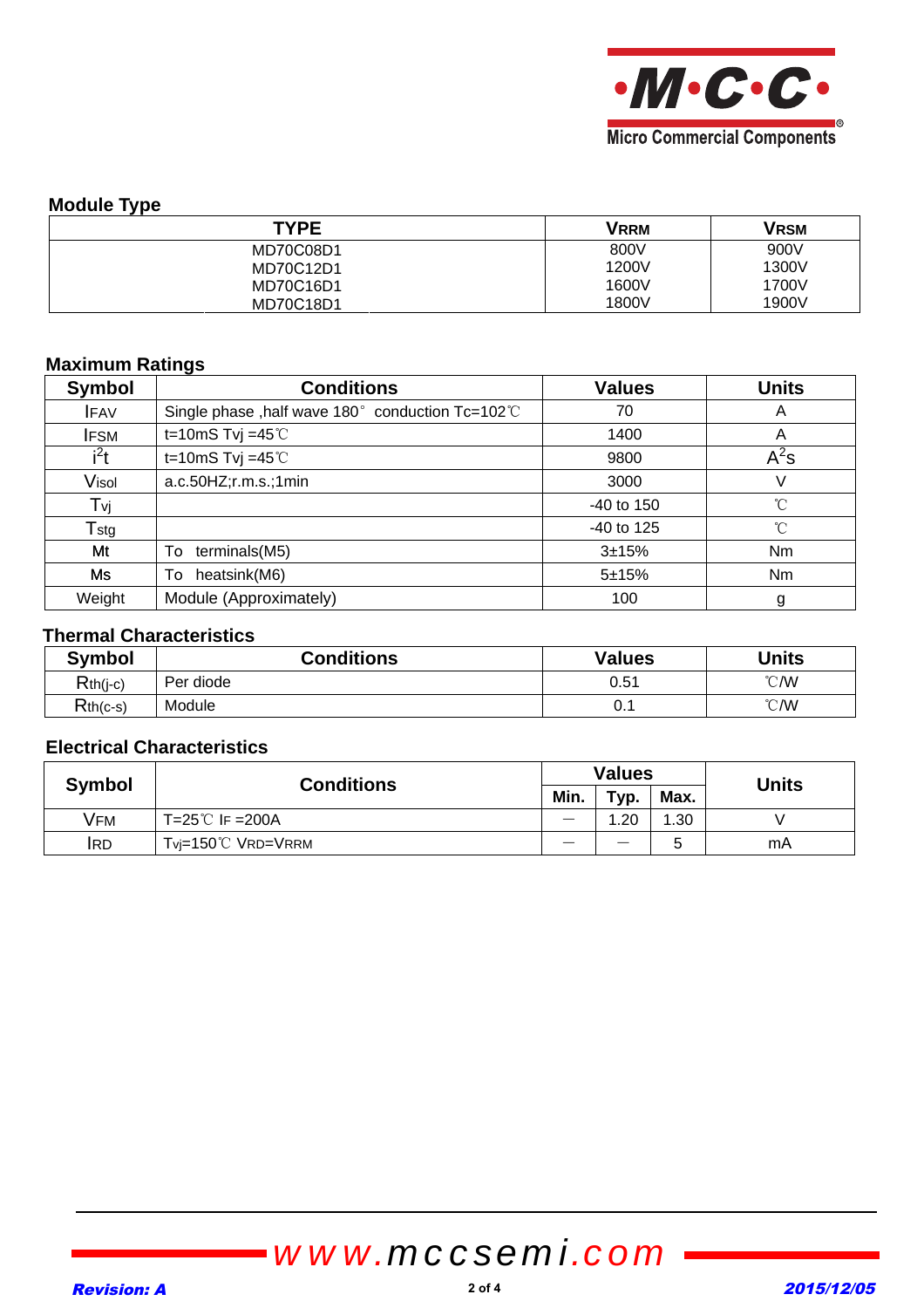

### **Performance Curves**







**Fig5. Forward Characteristics** 

120 A = DC  $=$ sin.180  $|$  |<br>rec.120 60  $\overline{\phantom{a}}$  $=$ rec.60  $rec.30$ ID 0 0 Tc 50 100 ℃ 150

Fig1. Power dissipation **Fig2.Forward Current Derating Curve** 



Fig3. Transient thermal impedance **Fig4. Max Non-Repetitive Forward Surge Current** 

# *www.mccsemi.com*

#### **Revision: A** 2015/12/05